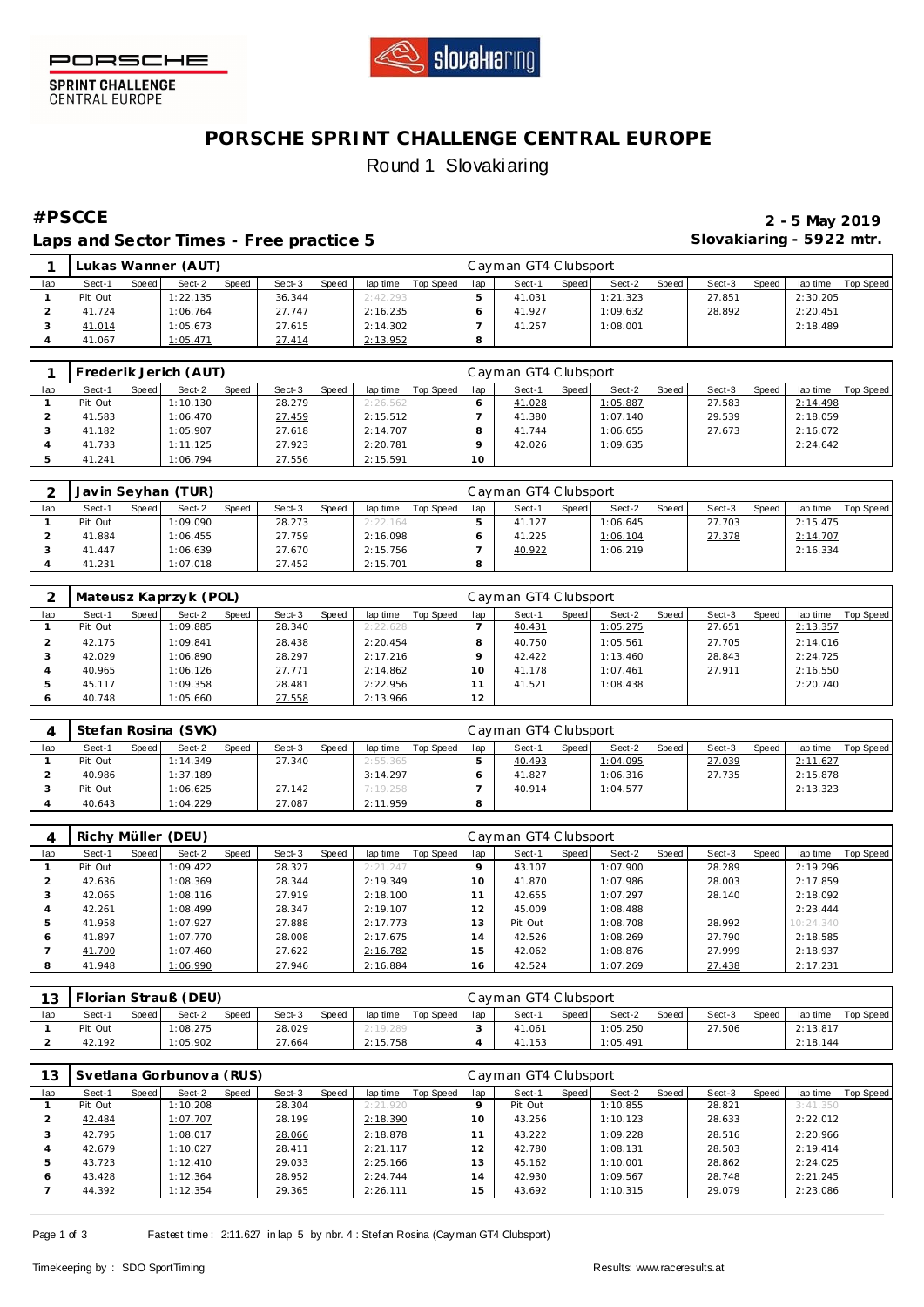



SPRINT CHALLENGE<br>CENTRAL EUROPE

# **PORSCHE SPRINT CHALLENGE CENTRAL EUROPE** Round 1 Slovakiaring

**#PSCCE 2 - 5 May 2019**

|  | Laps and Sector Times - Free practice 5 |  |  | Slovakiaring - 5922 mtr. |          |
|--|-----------------------------------------|--|--|--------------------------|----------|
|  |                                         |  |  |                          | 2:34.297 |
|  |                                         |  |  |                          |          |

| 17  |         |       | Markus Enzinger (DEU) |       |        |       |          |           |                 | Cayman GT4 Clubsport |       |          |       |        |       |          |           |
|-----|---------|-------|-----------------------|-------|--------|-------|----------|-----------|-----------------|----------------------|-------|----------|-------|--------|-------|----------|-----------|
| lap | Sect-1  | Speed | Sect-2                | Speed | Sect-3 | Speed | lap time | Top Speed | lap             | Sect-1               | Speed | Sect-2   | Speed | Sect-3 | Speed | lap time | Top Speed |
|     | Pit Out |       | 1:08.324              |       | 28.673 |       | 2:21.942 |           | $\circ$         | 44.964               |       | 1:08.931 |       |        |       | 2:28.578 |           |
|     | 42.454  |       | 1:07.643              |       | 28.356 |       | 2:18.453 |           | 10 <sup>°</sup> | Pit Out              |       | 1:08.181 |       | 28.067 |       | 6:20.704 |           |
|     | 41.950  |       | 1:07.219              |       | 27.941 |       | 2:17.110 |           |                 | 41.843               |       | 1:08.286 |       | 28.065 |       | 2:18.194 |           |
|     | 42.043  |       | 1:07.319              |       | 27.852 |       | 2:17.214 |           | 12              | 41.853               |       | 1:08.250 |       | 28.002 |       | 2:18.105 |           |
|     | 41.797  |       | 1:07.222              |       | 28.309 |       | 2:17.328 |           | 13              | 41.959               |       | 1:07.624 |       | 27.989 |       | 2:17.572 |           |
| 6   | 41.675  |       | 1:06.735              |       | 28.024 |       | 2:16.434 |           | $\overline{4}$  | 42.108               |       | 1:08.926 |       | 28.167 |       | 2:19.201 |           |
|     | 41.545  |       | 1:06.988              |       | 28.528 |       | 2:17.061 |           | 15              | 42.281               |       | 1:08.003 |       | 28.181 |       | 2:18.465 |           |
| 8   | 41.365  |       | 1:06.858              |       | 27.893 |       | 2:16.116 |           | 6               | 41.992               |       | 1:08.655 |       |        |       | 2:23.115 |           |

| 77  |         |              | Nicolas Bissantz (DEU) |       |        |       |          |           |     | Cayman GT4 Clubsport |       |          |       |        |       |          |           |
|-----|---------|--------------|------------------------|-------|--------|-------|----------|-----------|-----|----------------------|-------|----------|-------|--------|-------|----------|-----------|
| lap | Sect-1  | <b>Speed</b> | Sect-2                 | Speed | Sect-3 | Speed | lap time | Top Speed | lap | Sect-1               | Speed | Sect-2   | Speed | Sect-3 | Speed | lap time | Top Speed |
|     | Pit Out |              | 1:07.721               |       | 27.994 |       | 2:17.700 |           |     | 2:06.117             |       | 1:18.572 |       |        |       | 4:08.942 |           |
|     | 41.938  |              | <u>.: 07.674</u>       |       | 28.490 |       | 2:18.102 |           | 4   |                      |       |          |       |        |       |          |           |

| 18  | José Hart (AUT)                                                                        |  |  |  |  |  |  |  | Cayman GT4 Clubsport |        |       |        |         |        |       |          |           |
|-----|----------------------------------------------------------------------------------------|--|--|--|--|--|--|--|----------------------|--------|-------|--------|---------|--------|-------|----------|-----------|
| lap | Speed<br>Top Speed I lap<br>Speed  <br>Sect-3<br>Speed<br>Sect-2<br>lap time<br>Sect-1 |  |  |  |  |  |  |  |                      | Sect-1 | Speed | Sect-2 | Speed I | Sect-3 | Speed | lap time | Top Speed |

| 26      |         |       | Markus Sattler (DEU) |       |        |       |          |           | Cayman GT4 Clubsport |         |         |          |       |        |       |          |           |  |
|---------|---------|-------|----------------------|-------|--------|-------|----------|-----------|----------------------|---------|---------|----------|-------|--------|-------|----------|-----------|--|
| lap     | Sect-1  | Speed | Sect-2               | Speed | Sect-3 | Speed | lap time | Top Speed | lap                  | Sect-1  | Speed I | Sect-2   | Speed | Sect-3 | Speed | lap time | Top Speed |  |
|         | Pit Out |       | 1:07.823             |       | 27.990 |       | 2:20.793 |           | 8                    | 41.599  |         | 1:09.183 |       |        |       | 2:22.062 |           |  |
|         | 41.969  |       | 1:07.297             |       | 27.725 |       | 2:16.991 |           |                      | Pit Out |         | 1:06.542 |       | 27.719 |       | 5:00.496 |           |  |
| $\cdot$ | 41.701  |       | 1:05.972             |       | 27.763 |       | 2:15.436 |           | $10^{-}$             | 41.287  |         | 1:06.425 |       | 27.604 |       | 2:15.316 |           |  |
| 4       | 41.438  |       | 1:06.219             |       | 27.761 |       | 2:15.418 |           |                      | 41.371  |         | 1:05.628 |       | 28.228 |       | 2:15.227 |           |  |
| b.      | 41.760  |       | 1:06.616             |       |        |       | 2:18.051 |           | 12                   | 41.291  |         | 1:06.637 |       | 27.551 |       | 2:15.479 |           |  |
| O       | Pit Out |       | 1:10.426             |       | 27.923 |       | 6:30.441 |           | 3                    | 41.128  |         | 1:06.533 |       | 28.603 |       | 2:16.264 |           |  |
|         | 41.250  |       | 1:05.182             |       | 27.657 |       | 2:14.089 |           | 4                    | 41.323  |         | 1:07.876 |       |        |       | 2:19.169 |           |  |

| 26  | Arne Hoffmeister (AUT) |       |          |       |        |       |          |           |     | Cayman GT4 Clubsport |       |          |       |        |       |          |           |  |  |
|-----|------------------------|-------|----------|-------|--------|-------|----------|-----------|-----|----------------------|-------|----------|-------|--------|-------|----------|-----------|--|--|
| lap | Sect-1                 | Speed | Sect-2   | Speed | Sect-3 | Speed | lap time | Top Speed | lap | Sect-                | Speed | Sect-2   | Speed | Sect-3 | Speed | lap time | Top Speed |  |  |
|     | Pit Out                |       | 1:05.652 |       | 27.235 |       | 2:14.276 |           |     | 40.754               |       | 1:04.889 |       | 27.074 |       | 2:12.717 |           |  |  |
|     | 41.061                 |       | 1:04.486 |       | 27.286 |       | 2:12.833 |           |     | 40.950               |       | 1:05.132 |       |        |       | 2:20.726 |           |  |  |

| 28      | Mario Plachutta (AUT) |       |          |       |        |       |          |           |                | Cayman GT4 Clubsport |       |          |       |        |       |           |           |  |  |
|---------|-----------------------|-------|----------|-------|--------|-------|----------|-----------|----------------|----------------------|-------|----------|-------|--------|-------|-----------|-----------|--|--|
| lap     | Sect-1                | Speed | Sect-2   | Speed | Sect-3 | Speed | lap time | Top Speed | lap            | Sect-1               | Speed | Sect-2   | Speed | Sect-3 | Speed | lap time  | Top Speed |  |  |
|         | Pit Out               |       | 1:13.986 |       |        |       | 2:29.060 |           | 11             | 42.997               |       | 1:09.056 |       | 28.139 |       | 2:20.192  |           |  |  |
|         | Pit Out               |       | 1:10.430 |       | 29.026 |       | 3:35.696 |           | 12             | 42.642               |       | 1:07.557 |       | 27.951 |       | 2:18.150  |           |  |  |
|         | 45.078                |       | 1:11.286 |       | 28.860 |       | 2:25.224 |           | 3              | 42.768               |       | 1:07.508 |       | 27.941 |       | 2:18.217  |           |  |  |
|         | 43.587                |       | 1:10.327 |       | 28.584 |       | 2:22.498 |           | $\overline{4}$ | 42.494               |       | 1:08.090 |       |        |       | 2:18.308  |           |  |  |
| b       | 43.689                |       | 1:11.685 |       |        |       | 2:22.953 |           | 5              | Pit Out              |       | 1:07.715 |       | 28.091 |       | 18:26.658 |           |  |  |
| 6       | Pit Out               |       | 1:14.135 |       | 28.264 |       | 6:53.092 |           | 16             | 42.728               |       | 1:08.088 |       | 27.759 |       | 2:18.575  |           |  |  |
|         | 42.209                |       | 1:11.464 |       |        |       | 2:22.295 |           | 17             | 42.468               |       | 1:07.031 |       |        |       | 2:16.293  |           |  |  |
| 8       | Pit Out               |       | 1:07.896 |       | 28.232 |       | 3:32.921 |           | 18             | Pit Out              |       | 1:14.616 |       | 32.969 |       | 5:14.263  |           |  |  |
| $\circ$ | 51.492                |       | 1:10.747 |       | 28.261 |       | 2:30.500 |           | 19             | 42.554               |       | 1:07.734 |       |        |       | 2:20.927  |           |  |  |
| 10      | 45.023                |       | 1:10.096 |       | 28.778 |       | 2:23.897 |           | 20             |                      |       |          |       |        |       |           |           |  |  |

|         | Robert Sulma (NLD) |       |          |       |        |       |          |           |     | Cayman GT4 Clubsport |       |          |       |        |       |          |                  |  |
|---------|--------------------|-------|----------|-------|--------|-------|----------|-----------|-----|----------------------|-------|----------|-------|--------|-------|----------|------------------|--|
| lap     | Sect-1             | Speed | Sect-2   | Speed | Sect-3 | Speed | lap time | Top Speed | lap | Sect-1               | Speed | Sect-2   | Speed | Sect-3 | Speed | lap time | <b>Top Speed</b> |  |
|         | Pit Out            |       | 1:07.244 |       | 27.758 |       | 2:20.942 |           | 10  | 41.873               |       | 1:06.537 |       | 27.780 |       | 2:16.190 |                  |  |
|         | 42.064             |       | 1:08.002 |       | 27.541 |       | 2:17.607 |           |     | 41.720               |       | 1:06.405 |       | 27.802 |       | 2:15.927 |                  |  |
| 3       | 41.802             |       | 1:17.468 |       |        |       | 2:28.687 |           | 12  | 41.791               |       | 1:07.053 |       | 27.969 |       | 2:16.813 |                  |  |
| 4       | Pit Out            |       | 1:07.989 |       | 27.618 |       | 5:29.681 |           | 13  | 41.589               |       | 1:07.496 |       | 27.976 |       | 2:17.061 |                  |  |
| 5       | 42.674             |       | 1:06.874 |       | 27.578 |       | 2:17.126 |           | 14  | 41.289               |       | 1:08.015 |       |        |       | 2:19.963 |                  |  |
| 6       | 41.795             |       | 1:07.010 |       | 27.827 |       | 2:16.632 |           | 15  | Pit Out              |       | 1:07.910 |       | 28.215 |       | 4:06.871 |                  |  |
|         | 41.639             |       | 1:06.918 |       | 27.732 |       | 2:16.289 |           | 16  | 43.568               |       | 1:08.791 |       | 28.459 |       | 2:20.818 |                  |  |
| 8       | 42.935             |       | 1:07.577 |       | 27.702 |       | 2:18.214 |           | 17  | 42.123               |       | 1:07.798 |       |        |       | 7:55.978 |                  |  |
| $\circ$ | 42.206             |       | 1:07.682 |       | 28.196 |       | 2:18.084 |           | 18  |                      |       |          |       |        |       |          |                  |  |